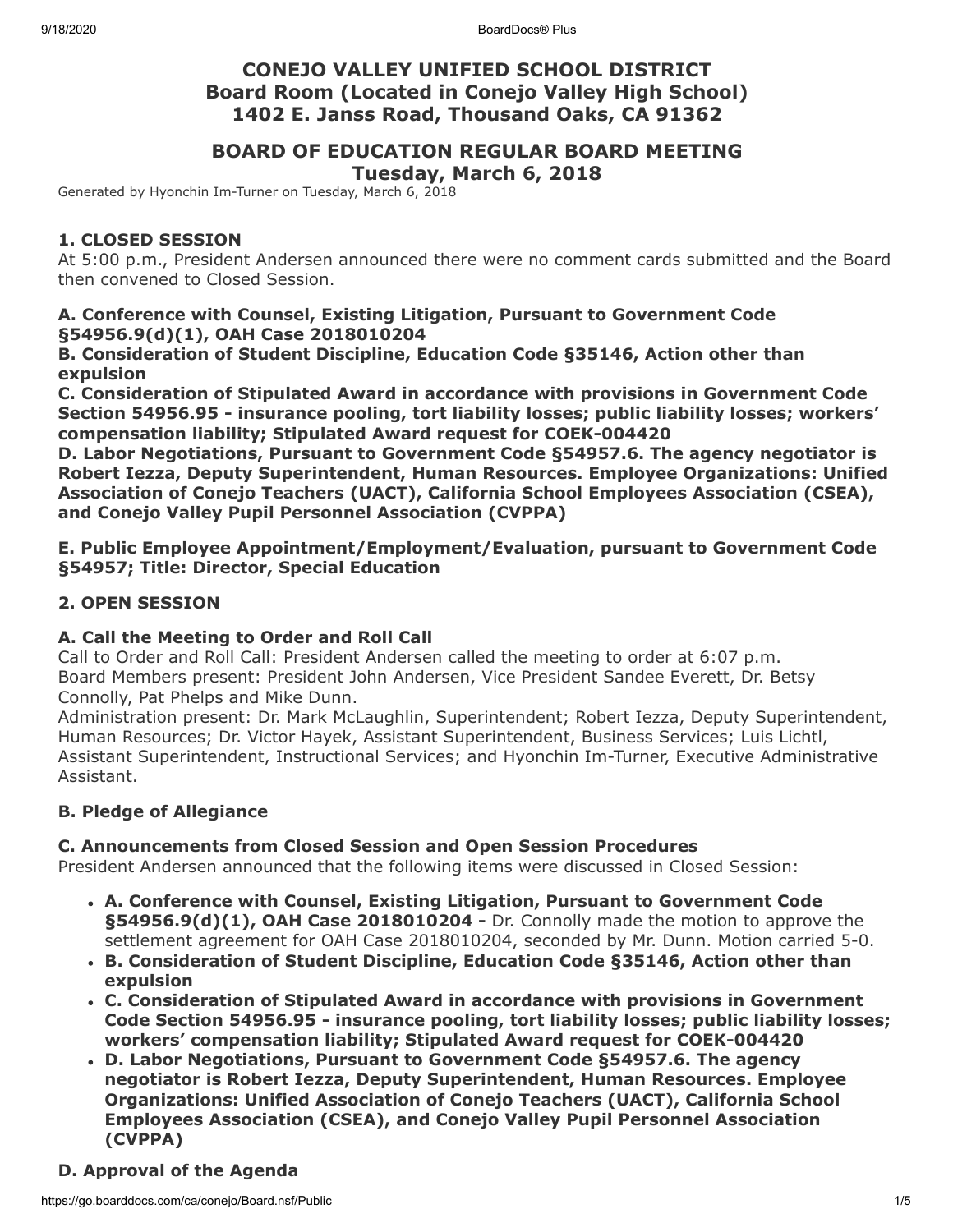#### 9/18/2020 BoardDocs® Plus

Mrs. Phelps made the motion to approve the Agenda, seconded by Mr. Dunn. President Andersen asked if there was any discussion, which there was none. Motion carried 5-0.

#### **E. Reports from Student Reporters**

Century Academy: Nick Capobianco, substituted by Laurel Lyman Conejo Valley High School: Joe Cardenas, substituted by Josephine Parks Newbury Park High School: Allison Gennette Thousand Oaks High School: Katelyn Barker Westlake High School: Marissa Huang

Students reported on: Annual blood drive, Leadership Disney Youth Educational Series, LA History Museum, Regan Library Situation Room, student athlete achievements and activities, graphics productions class project, vaping & tobacco prevention, credit recovery, college acceptances, WASC visit, Culture Matters, International Day, music rallies, recitals and concerts, Homer Dickerson Youth Ethics, AP exams, career representative presentations, CIF Scholar Athletes of the Year, senior activities, senior finals, graduation practices, annual junior/senior prom, choir performance, student band performances, activities planned for student walkout day, lunch club, senior graduation night activities and spirit week.

## **F. Reports from Parent Support Organizations**

Conejo Council PTA (CCPTA), Paula Nathan, President, spoke about a Teen Awareness Forum, CCPTA scholarship application details and the CCPTA End of Year Dinner.

Conejo Schools Foundation (CSF), Mike Soules, President, substitute - Cindy Goldberg, Executive Director, spoke about their recent second annual Starlight Soiree. She then spoke about the recognition for Cheryl Moore and thanked all involved in the planning of and help with the soiree. Mrs. Goldberg concluded by speaking about the upcoming TedX Youth Conejo event, Breakthrough and CSF's Cash for Conejo Classrooms recipients.

District Advisory Council (DAC), Cindy Goldberg, President, invited the Board to the next DAC meeting, where the topic will be Social and Emotional Health with presentations by District staff and students.

#### **G. Recognitions - Girl Scout Gold Awards; Megan King, Lauren Moeller, Lauryn Wang, Ashley Webb**

Presented by Georgette Aaberg and Julie King.

## **H. Recognition - Westlake High School Studio Jazz Ensemble**

Presented by Jason Branham, Principal, and Brian Peter, Ensemble Director.

## **I. Presentation by Cindy Liu and Lee Ann Holland - Thrive Conejo**

Mrs. Liu and Mrs. Holland, District parents and creators of Thrive, presented on the what Thrive is, where CVUSD is currently with Special Education, what Thrive parents would like to see in the District, and the next steps.

## **J. Presentation by Lisa Miller - SEDAC**

Lisa Miller, Director, Special Education, presented the Special Education District Advisory Council (SEDAC) that included: CVUSD Special Education Summary, SEDAC Purposes, and next steps.

## **K. Safety and Security Update**

Dr. Hayek presented a Safety and Security Update that included: the District's beliefs and philosophy, primary goal and objectives, the current law, drills, recent actions, resources and communications.

#### **L. Comments - Public**

President Andersen announced there were seven comment cards submitted:

- 1. Sally Hibbitts yielded her time to Bonnie Shubb.
- 2. Bonnie Shubb spoke about Women's History month and the District's Women's History program.
- 3. Jessica Weihe thanked CSF for their soiree and the District for the safety presentation.
- 4. Jill Yuhasz spoke about her involvement in a Sycamore parent group for safety.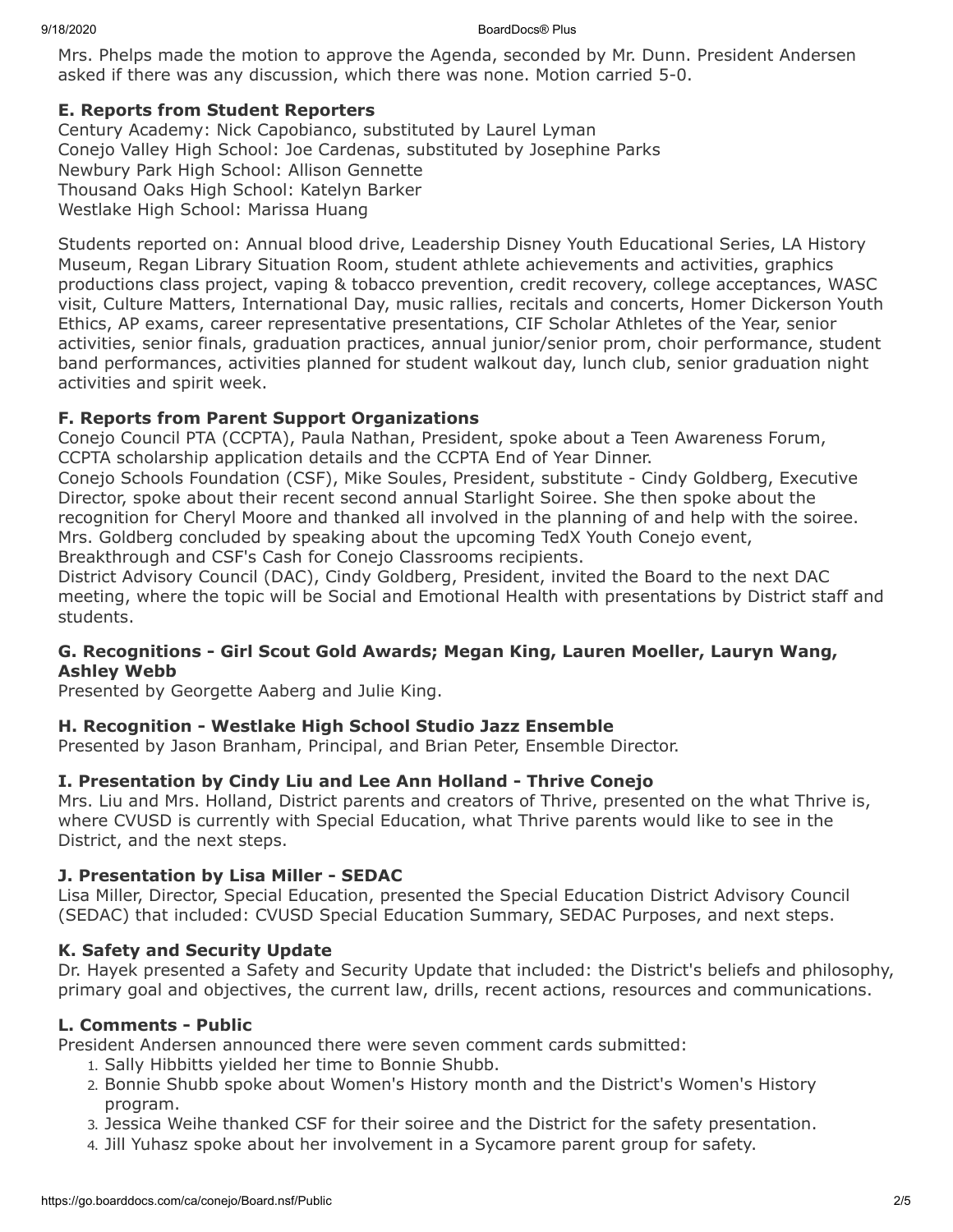- 5. Bill Gorback spoke about DACA and requested that the Board approve a proclamation in protection of District families.
- 6. Jenny Fitzgerald spoke about safety at schools and requested town hall meetings to inform parents.
- 7. Angie Simpson spoke about safety at her child's school, Westlake Elementary.

## **M. Comments - Board of Education**

Dr. Connolly expressed appreciation for the Starlight Soiree and the recognition for the award recipients, an upcoming Career Pathways fair at TOHS and highlighted Moorpark's opportunities. She then went on to speak about TedX Youth and inquired with the Superintendent on arranging school-level forums to discuss safety to which Dr. McLaughlin responded. Mr. Andersen spoke about attending the groundbreaking event at Redwood. Mr. Dunn noted zillow.com's ratings on the District's high schools and surrounding high schools.

## **N. Comments - Superintendent**

Dr. McLaughlin spoke about attending the Odyssey of the Mind event at WHS and the Entree to Employment event at CLU with Dr. Connolly, which was run through the Ventura County Office of Education. He then went on to speak about reading at schools for Dr. Seuss Day and attending CSF's Starlight Soiree. Dr McLaughlin thanked the Foundation and Cindy Goldberg for the soiree. Lastly, he spoke about the District's LCAP Goals and a fourth goal he would like to add that has to do with social, emotional and physical safety.

## **3. ACTION ITEMS – GENERAL – HUMAN RESOURCES**

## **A. Resolution #17/18-08: Ordering Seniority of Certificated Employees Who First Rendered Paid Service on the Same Day**

Mr. Dunn made the motion to approve, seconded by Dr. Connolly. President Andersen asked if there was any discussion, which there was none. Motion carried 5-0.

## **B. Resolution #17/18-09: Reduce or Discontinue Particular Kinds of Services at the Close of the Current School Year**

Mrs. Phelps made the motion to approve, seconded by Mr. Dunn. President Andersen asked if there was any discussion, which there was none. Motion carried 5-0.

## **4. ACTION ITEMS – GENERAL – INSTRUCTIONAL SERVICES**

No Items.

## **5. ACTION ITEMS – GENERAL – BUSINESS SERVICES**

## **A. Approval of 2017-2018 Second Interim Financial Statements**

Dr. Connolly made the motion to accept the Second Interim Financial Statements, seconded by Mrs. Everett. Dr. Hayek presented on the Financial Statements that included: calculation of ending balance, looking ahead, positive outlook, Governor's budget, multiyear projections assumptions and other funds. Mrs. Everett asked about one of the attachment pages to which Dr. Hayek responded. Mr. Dunn inquired about the ending balance to which Dr. Hayek responded. Motion carried 5-0.

## **6. ACTION ITEMS - GENERAL - BOARD OF EDUCATION**

#### **A. Approval of 2018 California School Boards Association Delegate Assembly Ballot**

President Andersen noted there are four open positions. Mrs. Everett made the motion to improve the four incumbents, seconded by Mr. Dunn. Mr. Dunn inquired about incumbents. Mrs. Phelps suggested substituting Kelsey Stewart for Veronica Robles-Solis and explained her reasoning for the substitution. President Andersen spoke about his experience on the Delegate Assembly and that there is a current Santa Ana representative in the assembly. Dr. Connolly suggested including a full list of delegates for each vote in the future. President Andersen asked if there was any discussion, which there was none. Motion carried 5-0.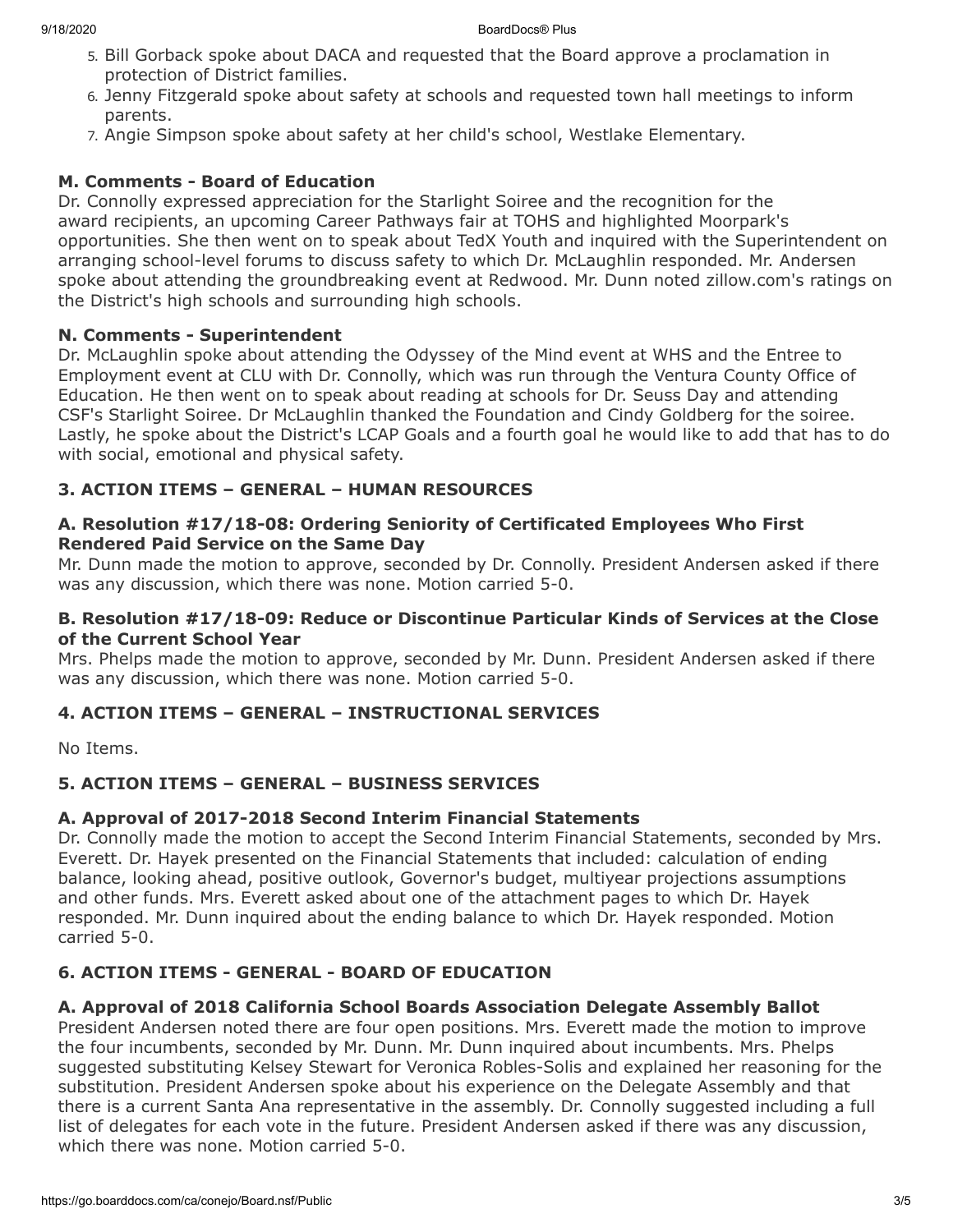## **7. ACTION ITEMS – CONSENT**

- **A. Approval of Minutes**
- **B. Personnel Assignment Orders**
- **C. Stipulated Agreement Student #3-17/18 SA**
- **D. Contract for Nonpublic School Placement for a Student With a Disability 24-17/18**
- **E. Contract for Nonpublic School Placement for a Student With a Disability 25-17/18**
- **F. Contract for Nonpublic School Placement for a Student With a Disability 26-17/18**
- **G. Overnight Trip Request NPH HOSA Leadership**
- **H. Overnight Trip Request TOHS Baseball**
- **I. Overnight Trip Request TOHS Dance**
- **J. Overnight Trip Request WHS Academic Decathlon**
- **K. Overnight Trip Request WHS HOSA Leadership**
- **L. Preauthorization of Overnight Trips**
- **M. Approval of Contract All It Takes**
- **N. Approval of Purchase Order Report (PO's under \$5,000)**
- **O. Approval of Purchase Order Report (PO's exceeding \$5,000)**
- **P. Approval of Compromise and Release or Stipulated Award**

## **Q. Award of Contracts - Under the Guidelines of California Uniform Public Construction**

**Cost Accounting Act (CUPCCAA)**

## **R. Acceptance of Donations/Gifts**

Mrs. Phelps made the motion to approve the Consent Agenda, seconded by Mr. Dunn. President Andersen asked if there was any discussion, which there was none. Motion carried 5-0.

## **8. INFORMATION/DISCUSSION ITEMS – GENERAL – HUMAN RESOURCES**

No items.

## **9. INFORMATION/DISCUSSION ITEMS – GENERAL – INSTRUCTIONAL SERVICES**

#### **A. Approval of Replacements of Board Policy and Administrative Regulation 6145.2 - Athletic Competition**

President Andersen asked if there was any discussion. Mr. Lichtl explained Assembly Bill 1639 and noted that adjustments would be made for the next Board meeting.

#### **B. Approval of Deletion of Board Policy and Administrative Regulation 6162.52 - High School Exit Exam**

President Andersen asked if there was any discussion. Mr. Lichtl explained the reasoning behind this deletion.

## **C. Approval of Amendments to Board Policy 6170.1 - Transitional Kindergarten**

President Andersen asked if there was any discussion. Dr. Connolly inquired about data tracking on transitional kindergarten students. Jeanne Valentine, Director of Elementary Education, approached the podium answered Board questions. Dr. McLaughlin noted the District has multiple transitional kindergarten classrooms. Mrs. Phelps commented on the wording that describes the continuation to kindergarten in the Board Policy to which Mrs. Valentine responded.

## **10. INFORMATION/DISCUSSION ITEMS – GENERAL – BUSINESS SERVICES**

## **A. Approval of Replacement of Board Policy 3517 and Amendment of Administrative Regulation 3517 - Facilities Inspection**

President Andersen asked if there was any discussion. Mrs. Phelps mentioned a typo.

## **B. Approval of Amendment to Board Policy 3100 - Budget**

President Andersen asked if there was any discussion, which there was none.

## **11. INFORMATION/DISCUSSION ITEMS - GENERAL - BOARD OF EDUCATION**

## **A. Review of Board Bylaw 9000 - Role of the Board**